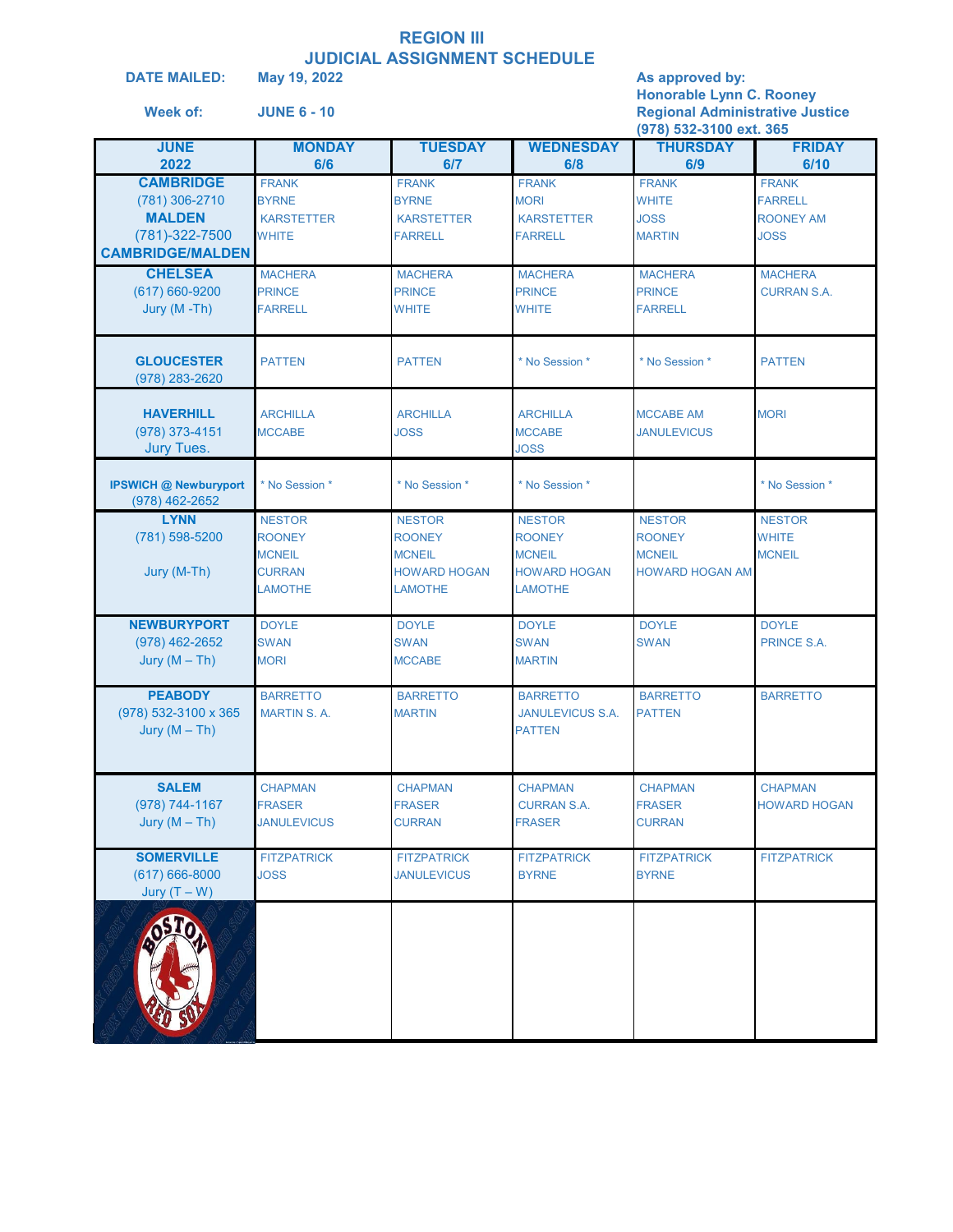#### **REGION III JUDICIAL ASSIGNMENT SCHEDULE**

| <b>DATE MAILED:</b><br>Week of:                                                                  | <u>UUDIUIAL AUUIUI III</u><br>May 19, 2022<br><b>JUNE 13 - 17</b>      |                                                                         |                                                                                        | As approved by:<br><b>Honorable Lynn C. Rooney</b><br><b>Regional Administrative Justice</b><br>(978) 532-3100 ext. 365 |                                                                    |
|--------------------------------------------------------------------------------------------------|------------------------------------------------------------------------|-------------------------------------------------------------------------|----------------------------------------------------------------------------------------|-------------------------------------------------------------------------------------------------------------------------|--------------------------------------------------------------------|
| <b>JUNE</b><br>2022                                                                              | <b>MONDAY</b><br>6/13                                                  | <b>TUESDAY</b><br>6/14                                                  | <b>WEDNESDAY</b><br>6/15                                                               | <b>THURSDAY</b><br>6/16                                                                                                 | <b>FRIDAY</b><br>6/17                                              |
| <b>CAMBRIDGE</b><br>(781) 306-2710<br><b>MALDEN</b><br>(781)-322-7500<br><b>CAMBRIDGE/MALDEN</b> | <b>FRANK</b><br><b>JANULEVICUS</b><br><b>WHITE</b><br><b>MORI</b>      | <b>FRANK</b><br><b>ROONEY</b><br><b>WHITE</b><br><b>MORI</b>            | <b>FRANK</b><br><b>MORI</b><br><b>KARSTETTER</b><br><b>JANULEVICUS</b>                 | <b>ROONEY</b><br><b>WHITE</b><br><b>KARSTETTER</b><br><b>JOSS</b>                                                       | <b>FRANK</b><br><b>WHITE</b><br><b>KARSTETTER</b><br><b>ROONEY</b> |
| <b>CHELSEA</b><br>$(617) 660 - 9200$<br>Jury (M-Th)                                              | <b>MACHERA</b><br><b>FARRELL</b><br><b>PRINCE</b>                      | <b>MACHERA</b><br><b>FARRELL</b><br><b>BYRNE</b>                        | <b>MACHERA</b><br><b>FARRELL</b><br><b>PRINCE</b><br><b>WHITE</b>                      | <b>MACHERA</b><br><b>MORI</b><br><b>PRINCE</b>                                                                          | <b>MACHERA</b><br><b>PRINCE</b>                                    |
| <b>GLOUCESTER</b><br>(978) 283-2620                                                              | <b>PATTEN</b>                                                          | <b>JANULEVICUS</b>                                                      | * No Session *                                                                         | * No Session *                                                                                                          | <b>PATTEN</b>                                                      |
| <b>HAVERHILL</b><br>(978) 373-4151<br>Jury Tues.                                                 | <b>ARCHILLA</b><br><b>MCCABE</b>                                       | <b>ARCHILLA</b><br><b>MCCABE</b>                                        | <b>ARCHILLA</b><br><b>MCCABE</b>                                                       | <b>ARCHILLA</b><br><b>MCCABE</b>                                                                                        | <b>ARCHILLA</b><br><b>MCCABE</b>                                   |
| <b>IPSWICH @ Newburyport</b><br>(978) 462-2652                                                   | * No Session *                                                         | * No Session *                                                          | * No Session *                                                                         |                                                                                                                         | * No Session                                                       |
| <b>LYNN</b><br>(781) 598-5200<br>Jury (M-Th)                                                     | <b>NESTOR</b><br><b>HOWARD HOGAN</b><br><b>CURRAN</b><br><b>MCNEIL</b> | <b>NESTOR</b><br><b>HOWARD HOGAN</b><br><b>CURRAN</b><br><b>LAMOTHE</b> | <b>NESTOR</b><br><b>HOWARD HOGAN</b><br><b>CURRAN</b><br><b>LAMOTHE</b><br><b>JOSS</b> | <b>NESTOR</b><br><b>HOWARD HOGAN</b><br><b>CURRAN</b><br><b>LAMOTHE</b>                                                 | <b>NESTOR</b><br><b>CURRAN</b><br><b>MCNEIL</b>                    |
| <b>NEWBURYPORT</b><br>$(978)$ 462-2652<br>Jury $(M-Th)$                                          | <b>DOYLE</b><br><b>SWAN</b>                                            | <b>DOYLE</b><br><b>SWAN</b>                                             | <b>DOYLE</b><br><b>SWAN</b>                                                            | <b>DOYLE</b><br><b>SWAN</b>                                                                                             | <b>DOYLE</b><br>SWAN (AM)                                          |
| <b>PEABODY</b><br>(978) 532-3100 x 365<br>Jury $(M-Th)$                                          | <b>BARRETTO</b><br><b>ROONEY</b>                                       | <b>BARRETTO</b><br><b>MARTIN</b>                                        | <b>BARRETTO</b><br><b>PATTEN</b><br><b>MARTIN</b>                                      | <b>BARRETTO</b><br><b>PATTEN</b><br><b>MARTIN</b>                                                                       | <b>LAMOTHE</b><br><b>MARTIN</b>                                    |
| <b>SALEM</b><br>(978) 744-1167<br>Jury $(M-Th)$                                                  | <b>CHAPMAN</b><br><b>FRASER</b><br><b>JOSS</b>                         | CHAPMAN (am)<br><b>FRASER</b><br><b>MCNEIL</b>                          | <b>CHAPMAN</b><br><b>FRASER</b><br><b>MCNEIL</b>                                       | <b>CHAPMAN</b><br><b>FRASER</b><br><b>MCNEIL</b>                                                                        | <b>CHAPMAN</b><br><b>FRASER</b><br><b>JOSS</b>                     |
| <b>SOMERVILLE</b><br>$(617)666 - 8000$<br>Jury $(T - W)$                                         | <b>FITZPATRICK</b><br><b>BYRNE</b>                                     | <b>FITZPATRICK</b><br><b>JOSS</b>                                       | <b>FITZPATRICK</b><br><b>BYRNE</b>                                                     | <b>FITZPATRICK</b><br><b>JANULEVICUS</b>                                                                                | <b>FITZPATRICK</b><br><b>BYRNE</b>                                 |
|                                                                                                  |                                                                        |                                                                         |                                                                                        |                                                                                                                         |                                                                    |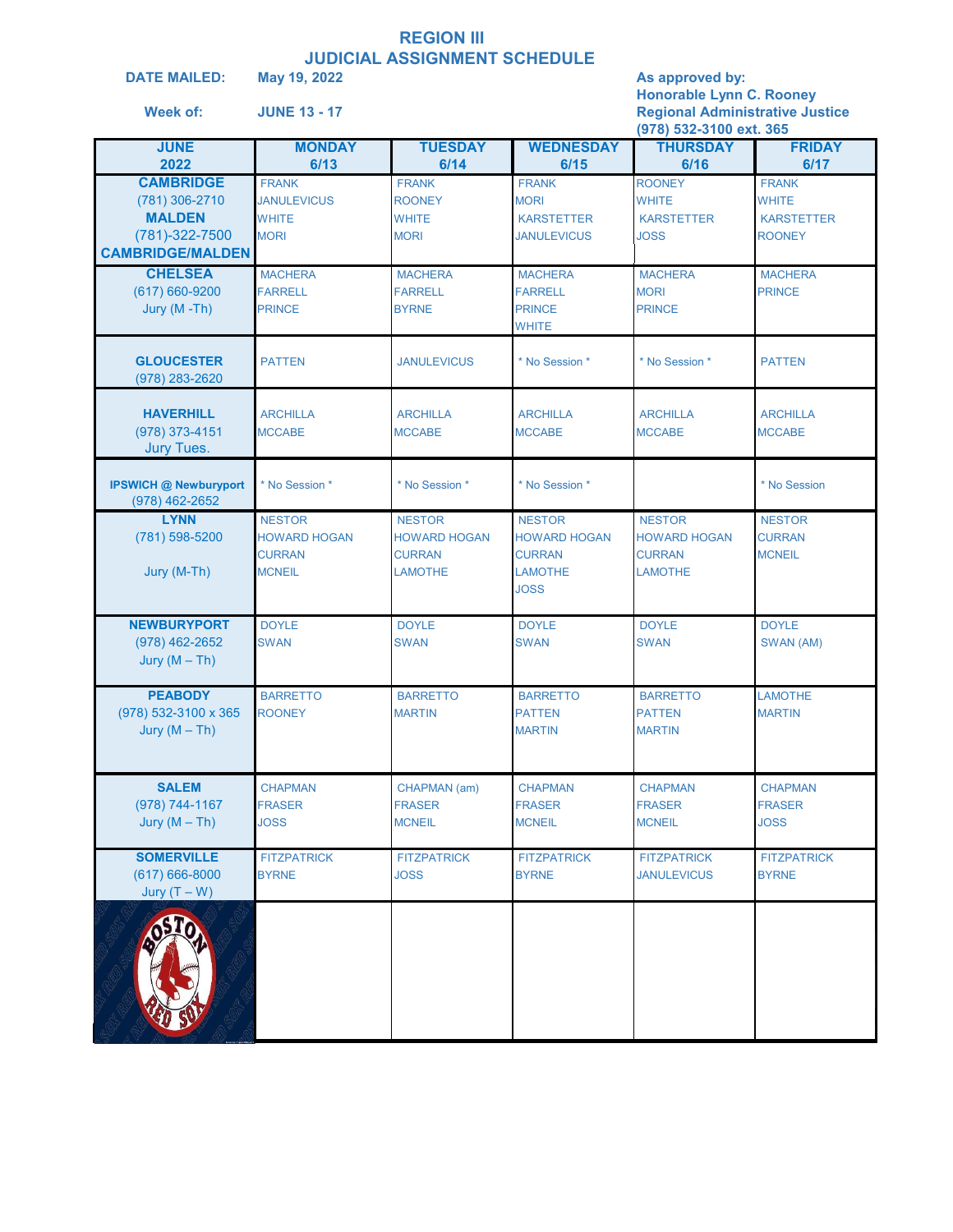## **REGION III JUDICIAL ASSIGNMENT SCHEDULE**<br>May 19, 2022

**DATE MAILED:**

**Week of:** 

**May 19, 2022 As approved by: Honorable Lynn C. Rooney JUNE 20 - 24 Regional Administrative Justice**

|                              |                      |                     |                     | (978) 532-3100 ext. 365 |                     |
|------------------------------|----------------------|---------------------|---------------------|-------------------------|---------------------|
| <b>JUNE</b>                  | <b>MONDAY</b>        | <b>TUESDAY</b>      | <b>WEDNESDAY</b>    | <b>THURSDAY</b>         | <b>FRIDAY</b>       |
| 2022                         | 6/20                 | 6/21                | 6/22                | 6/23                    | 6/24                |
| <b>CAMBRIDGE</b>             | $\star$              | <b>FRANK</b>        | <b>FRANK</b>        | <b>FRANK</b>            | <b>FRANK</b>        |
| (781) 306-2710               |                      | <b>WHITE</b>        | WHITE               | <b>WHITE</b>            | <b>ROONEY</b>       |
| <b>MALDEN</b>                |                      | <b>KARSTETTER</b>   | <b>KARSTETTER</b>   |                         | <b>WHITE</b>        |
| (781)-322-7500               |                      | <b>FARRELL</b>      | <b>MARTIN</b>       |                         |                     |
| <b>CAMBRIDGE/MALDEN</b>      |                      |                     |                     |                         |                     |
| <b>CHELSEA</b>               |                      | <b>MACHERA</b>      | <b>MACHERA</b>      | <b>MACHERA</b>          | <b>MACHERA</b>      |
| $(617)660-9200$              | ÷                    | <b>MORI</b>         | <b>FARRELL</b>      | <b>MORI</b>             | <b>MORI</b>         |
| Jury (M-Th)                  |                      | <b>MCNEIL</b>       | <b>PRINCE</b>       | <b>PRINCE</b>           |                     |
|                              |                      | <b>PRINCE</b>       |                     |                         |                     |
| <b>GLOUCESTER</b>            | н                    | <b>PATTEN</b>       | * No Session *      | *No Session *           | <b>PATTEN</b>       |
| $(978)$ 283-2620             |                      |                     |                     |                         |                     |
|                              |                      |                     |                     |                         |                     |
| <b>HAVERHILL</b>             | $\mathbf{o}$         | <b>ARCHILLA</b>     | <b>ARCHILLA</b>     | <b>ARCHILLA</b>         | <b>ARCHILLA</b>     |
| (978) 373-4151               |                      | <b>MCCABE</b>       | <b>MCCABE</b>       | <b>MCCABE</b>           |                     |
| <b>Jury Tues.</b>            |                      | <b>JANULEVICUS</b>  |                     |                         |                     |
| <b>IPSWICH @ Newburyport</b> | L                    | * No Session *      | * No Session *      |                         | * No Session *      |
| (978) 462-2652               |                      |                     |                     |                         |                     |
| <b>LYNN</b>                  |                      | <b>NESTOR</b>       | <b>NESTOR</b>       | <b>NESTOR</b>           | <b>NESTOR</b>       |
| (781) 598-5200               |                      | <b>ROONEY</b>       | <b>ROONEY</b>       | <b>ROONEY</b>           | <b>HOWARD HOGAN</b> |
|                              | ı                    | <b>HOWARD HOGAN</b> | <b>HOWARD HOGAN</b> | <b>HOWARD HOGAN</b>     | <b>MCNEIL</b>       |
| Jury (M-Th)                  |                      | <b>MARTIN</b>       | <b>LAMOTHE</b>      | <b>LAMOTHE</b>          |                     |
|                              |                      |                     | <b>MCNEIL</b>       |                         |                     |
|                              |                      |                     |                     |                         |                     |
| <b>NEWBURYPORT</b>           |                      | <b>DOYLE</b>        | <b>DOYLE</b>        | <b>DOYLE</b>            | <b>DOYLE</b>        |
| (978) 462-2652               | D                    | <b>SWAN</b>         | <b>SWAN</b>         | <b>SWAN</b>             |                     |
| Jury $(M-Th)$                |                      |                     |                     |                         |                     |
| <b>PEABODY</b>               |                      | <b>BARRETTO</b>     | <b>BARRETTO</b>     | <b>BARRETTO</b>         | <b>BARRETTO</b>     |
| (978) 532-3100 x 365         | A                    | <b>LAMOTHE</b>      | <b>PATTEN</b>       | <b>PATTEN</b>           | <b>LAMOTHE</b>      |
| Jury $(M-Th)$                |                      |                     |                     |                         |                     |
|                              |                      |                     |                     |                         |                     |
|                              |                      |                     |                     |                         |                     |
| <b>SALEM</b>                 |                      | <b>CHAPMAN</b>      | <b>CHAPMAN</b>      | <b>CHAPMAN</b>          | <b>CHAPMAN</b>      |
| (978) 744-1167               | Y                    | <b>FRASER</b>       | <b>FRASER</b>       | <b>FRASER</b>           | <b>CURRAN</b>       |
| Jury $(M-Th)$                |                      | <b>CURRAN</b>       | <b>CURRAN</b>       |                         |                     |
|                              |                      |                     |                     |                         |                     |
| <b>SOMERVILLE</b>            |                      | <b>FITZPATRICK</b>  | <b>FITZPATRICK</b>  | <b>FITZPATRICK</b>      | <b>FITZPATRICK</b>  |
| $(617) 666 - 8000$           |                      | <b>JOSS</b>         | <b>JANULEVICUS</b>  |                         | <b>JANULEVICUS</b>  |
| Jury $(T - W)$               |                      |                     |                     |                         |                     |
|                              |                      |                     |                     |                         |                     |
|                              |                      |                     |                     |                         |                     |
|                              |                      |                     |                     |                         |                     |
|                              | une                  |                     |                     |                         |                     |
|                              | EENTH<br>FREEDOM DAY |                     |                     |                         |                     |
|                              |                      |                     |                     |                         |                     |
|                              |                      |                     |                     |                         |                     |
|                              |                      |                     |                     |                         |                     |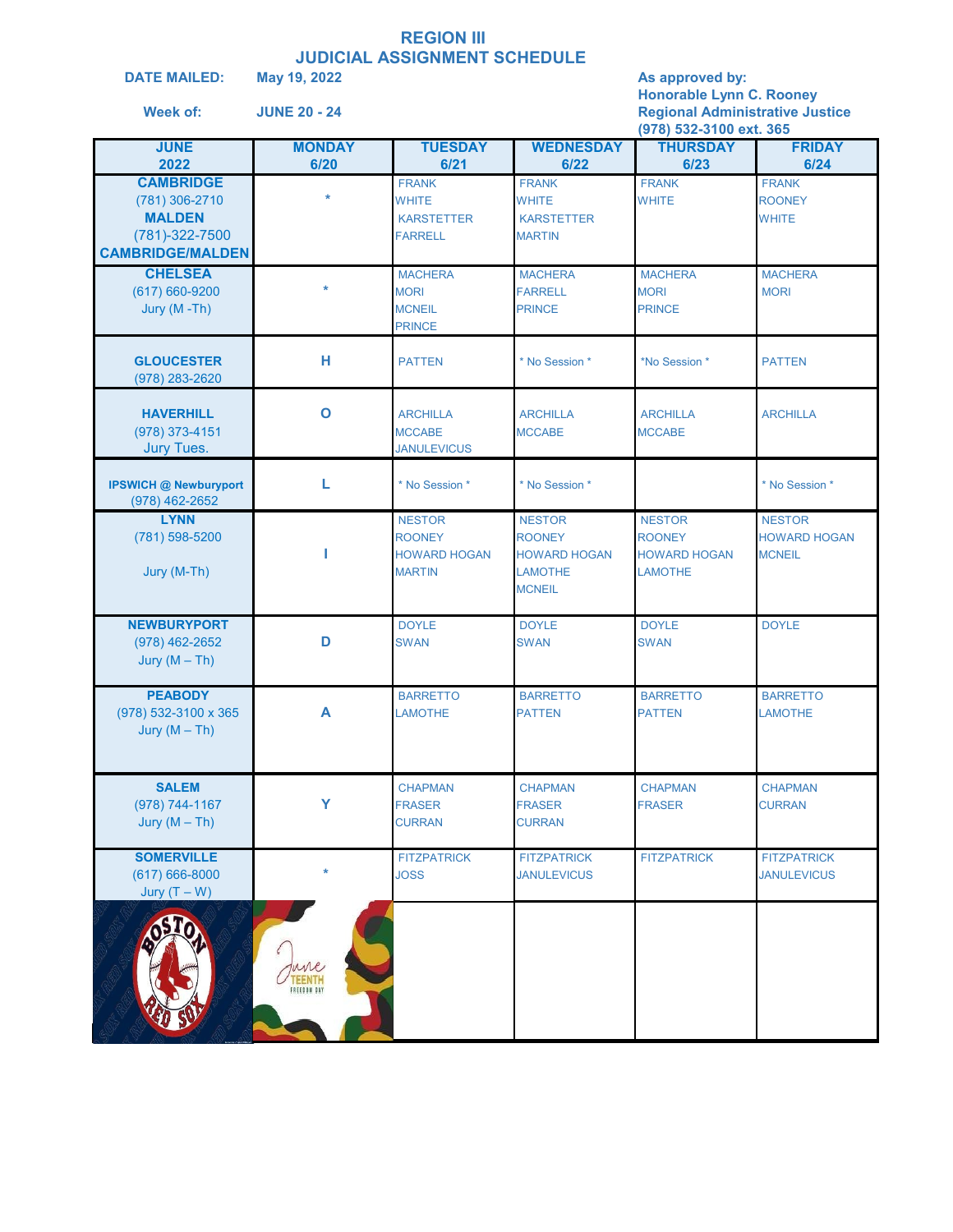#### **REGION III JUDICIAL ASSIGNMENT SCHEDULE**

| <b>DATE MAILED:</b><br>Week of:                                                                    | May 19, 2022<br><b>JUNE 27 - JULY 1</b>                                |                                                                         |                                                                         | As approved by:<br><b>Honorable Lynn C. Rooney</b><br><b>Regional Administrative Justice</b><br>(978) 532-3100 ext. 365 |                                                       |
|----------------------------------------------------------------------------------------------------|------------------------------------------------------------------------|-------------------------------------------------------------------------|-------------------------------------------------------------------------|-------------------------------------------------------------------------------------------------------------------------|-------------------------------------------------------|
| <b>JUNE</b><br>2022                                                                                | <b>MONDAY</b><br>6/27                                                  | <b>TUESDAY</b><br>6/28                                                  | <b>WEDNESDAY</b><br>6/29                                                | <b>THURSDAY</b><br>6/30                                                                                                 | <b>FRIDAY</b><br>7/1                                  |
| <b>CAMBRIDGE</b><br>$(781)$ 306-2710<br><b>MALDEN</b><br>(781)-322-7500<br><b>CAMBRIDGE/MALDEN</b> | <b>FRANK</b><br><b>WHITE</b><br><b>KARSTETTER</b>                      | <b>FRANK</b><br><b>WHITE</b><br><b>KARSTETTER</b>                       | <b>FRANK</b><br><b>WHITE</b><br><b>KARSTETTER</b><br><b>FARRELL</b>     | <b>FRANK</b><br><b>FARRELL</b><br><b>KARSTETTER</b><br><b>WHITE</b>                                                     | <b>FRANK</b><br><b>KARSTETTER</b><br><b>WHITE</b>     |
| <b>CHELSEA</b><br>(617) 660-9200<br>Jury (M-Th)                                                    | <b>MACHERA</b><br><b>PRINCE</b><br><b>MORI</b>                         | <b>MACHERA</b><br><b>PRINCE</b><br><b>MORI</b>                          | <b>MACHERA</b><br><b>PRINCE</b><br><b>MORI</b>                          | <b>MACHERA</b><br><b>PRINCE</b><br><b>MORI</b>                                                                          | <b>MACHERA</b><br><b>FARRELL</b>                      |
| <b>GLOUCESTER</b><br>(978) 283-2620                                                                | <b>PATTEN</b>                                                          | <b>PATTEN</b>                                                           | * No Session *                                                          | * No Session *                                                                                                          | <b>PATTEN</b>                                         |
| <b>HAVERHILL</b><br>(978) 373-4151<br><b>Jury Tues.</b>                                            | <b>ARCHILLA</b><br><b>MCCABE</b>                                       | <b>ARCHILLA</b><br><b>MCCABE</b>                                        | <b>ARCHILLA</b><br><b>MCCABE</b>                                        | <b>ARCHILLA</b><br><b>MCCABE</b>                                                                                        | <b>ARCHILLA</b>                                       |
| <b>IPSWICH @ Newburyport</b><br>(978) 462-2652                                                     | * No Session *                                                         | * No Session *                                                          | * No Session *                                                          |                                                                                                                         | * No Session *                                        |
| <b>LYNN</b><br>(781) 598-5200<br>Jury (M-Th)                                                       | <b>NESTOR</b><br><b>HOWARD HOGAN</b><br><b>CURRAN</b><br><b>MCNEIL</b> | <b>NESTOR</b><br><b>HOWARD HOGAN</b><br><b>MCNEIL</b><br><b>LAMOTHE</b> | <b>NESTOR</b><br><b>HOWARD HOGAN</b><br><b>MCNEIL</b><br><b>LAMOTHE</b> | <b>NESTOR</b><br><b>HOWARD HOGAN</b><br><b>MCNEIL</b><br><b>LAMOTHE</b>                                                 | <b>NESTOR</b><br><b>HOWARD HOGAN</b><br><b>MARTIN</b> |
| <b>NEWBURYPORT</b><br>$(978)$ 462-2652<br>Jury $(M-Th)$                                            | <b>DOYLE</b><br><b>SWAN</b>                                            | <b>DOYLE</b><br><b>MARTIN</b>                                           | <b>DOYLE</b><br><b>SWAN</b>                                             | <b>DOYLE</b><br><b>SWAN</b>                                                                                             | <b>DOYLE</b><br>SWAN (AM)                             |
| <b>PEABODY</b><br>(978) 532-3100 x 365<br>Jury $(M-Th)$                                            | <b>BARRETTO</b><br><b>LAMOTHE</b>                                      | <b>BARRETTO</b><br><b>MARTIN</b>                                        | <b>BARRETTO</b><br><b>PATTEN</b>                                        | <b>BARRETTO</b><br><b>PATTEN</b>                                                                                        | <b>BARRETTO</b>                                       |
| <b>SALEM</b><br>(978) 744-1167<br>Jury $(M-Th)$                                                    | <b>CHAPMAN</b><br><b>FRASER</b><br><b>MARTIN</b>                       | <b>CHAPMAN</b><br>SWAN S.A.<br><b>FRASER</b>                            | <b>CHAPMAN</b><br><b>FRASER</b><br><b>MARTIN</b>                        | <b>CHAPMAN</b><br><b>FRASER</b><br><b>MARTIN</b>                                                                        | <b>CHAPMAN</b><br><b>MCNEIL</b>                       |
| <b>SOMERVILLE</b><br>$(617)666 - 8000$<br>Jury $(T - W)$                                           | <b>FITZPATRICK</b><br><b>JANULEVICUS</b>                               | <b>FITZPATRICK</b><br><b>JANULEVICUS</b>                                | <b>FITZPATRICK</b><br><b>JANULEVICUS</b>                                | <b>FITZPATRICK</b><br><b>JANULEVICUS</b>                                                                                | <b>FITZPATRICK</b>                                    |
|                                                                                                    |                                                                        |                                                                         |                                                                         |                                                                                                                         |                                                       |